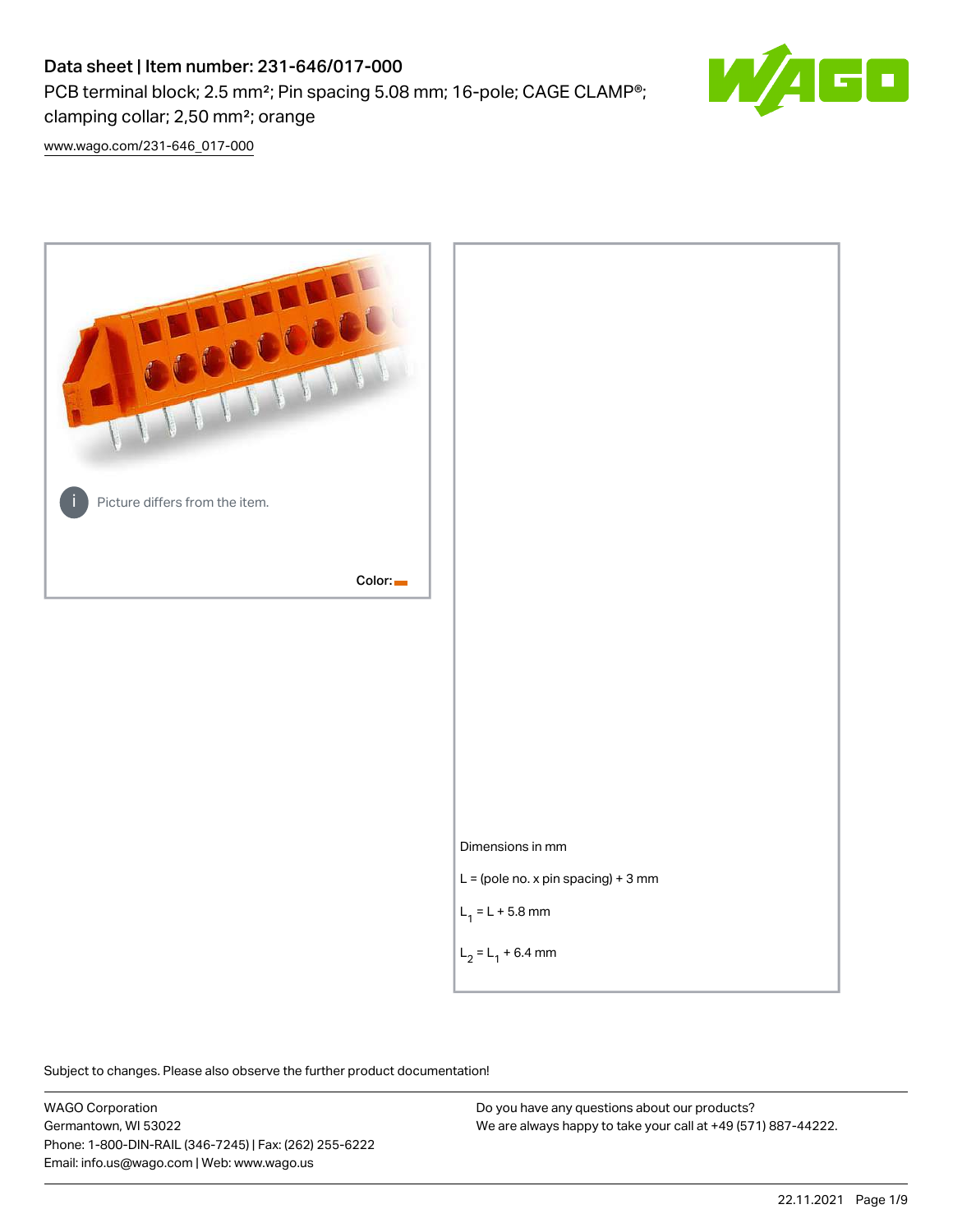

### Item description

- Feedthrough PCB terminal strips with screwdriver-actuated CAGE CLAMP $^\circ$  $\blacksquare$
- $\blacksquare$ With flanges for PCB or front-panel mounting – either flush with enclosure or protruding

# Data

| Variants: | Other pole numbers<br>Other colors<br>Direct marking<br>Versions without mounting flanges<br>Other versions (or variants) can be requested from WAGO Sales or<br>configured at https://configurator.wago.com/ |
|-----------|---------------------------------------------------------------------------------------------------------------------------------------------------------------------------------------------------------------|
|           |                                                                                                                                                                                                               |

# Electrical data

### IEC Approvals

| Ratings per                 | IEC/EN 60664-1                                                        |
|-----------------------------|-----------------------------------------------------------------------|
| Rated voltage (III / 3)     | 320 V                                                                 |
| Rated surge voltage (III/3) | 4 <sub>kV</sub>                                                       |
| Rated voltage (III/2)       | 320 V                                                                 |
| Rated surge voltage (III/2) | 4 <sub>kV</sub>                                                       |
| Nominal voltage (II/2)      | 630 V                                                                 |
| Rated surge voltage (II/2)  | 4 <sub>k</sub> V                                                      |
| Rated current               | 16A                                                                   |
| Legend (ratings)            | $(III / 2)$ $\triangle$ Overvoltage category III / Pollution degree 2 |

## UL Approvals

| Approvals per                  | UL 1059 |
|--------------------------------|---------|
| Rated voltage UL (Use Group B) | 300 V   |
| Rated current UL (Use Group B) | 15 A    |
| Rated voltage UL (Use Group C) | 150 V   |
| Rated current UL (Use Group C) | 15A     |
| Rated voltage UL (Use Group D) | 300 V   |
| Rated current UL (Use Group D) | 10 A    |

Subject to changes. Please also observe the further product documentation!

| <b>WAGO Corporation</b>                                | Do you have any questions about our products?                 |
|--------------------------------------------------------|---------------------------------------------------------------|
| Germantown, WI 53022                                   | We are always happy to take your call at +49 (571) 887-44222. |
| Phone: 1-800-DIN-RAIL (346-7245)   Fax: (262) 255-6222 |                                                               |
| Email: info.us@wago.com   Web: www.wago.us             |                                                               |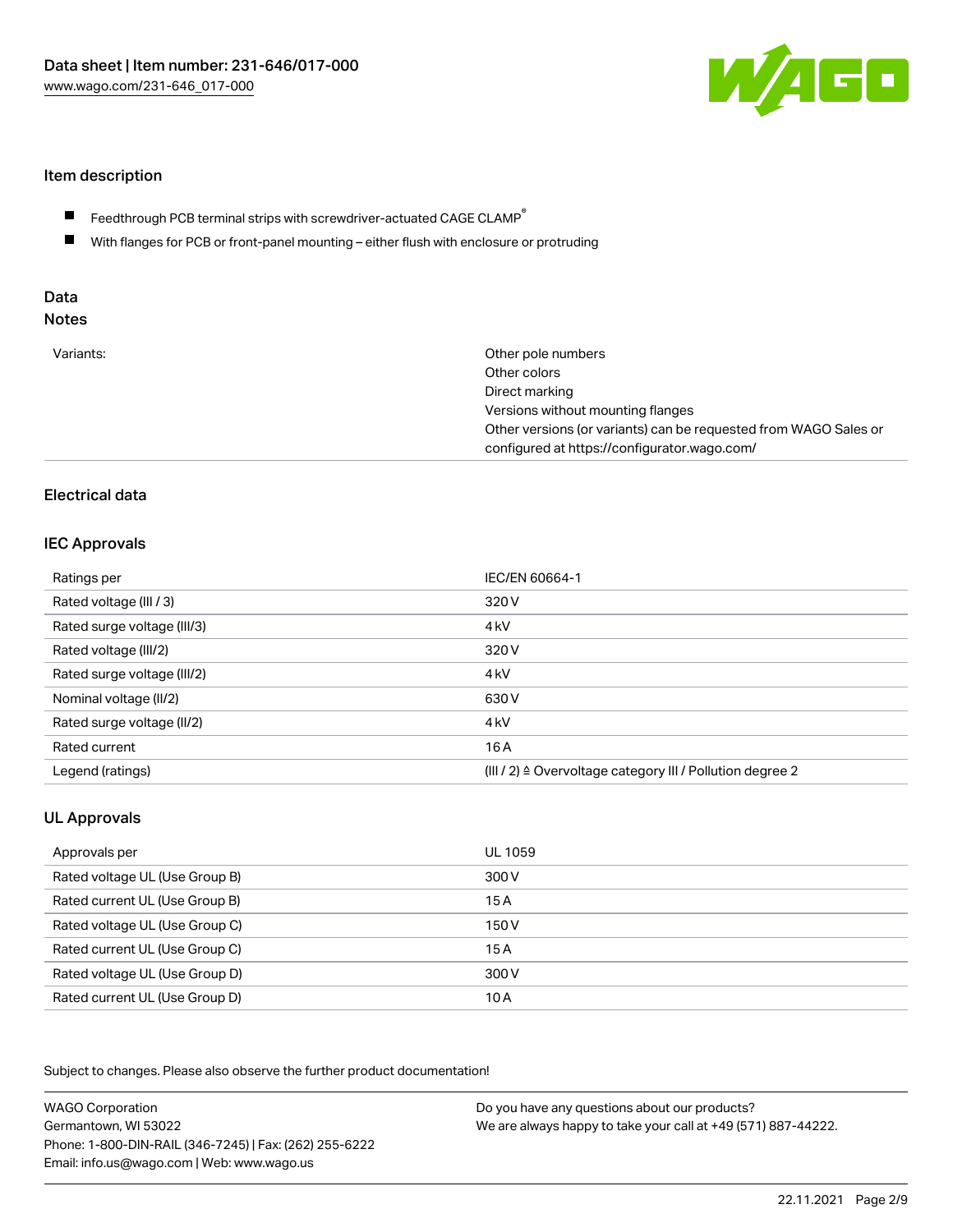

# CSA Approvals

| Approvals per                   | <b>CSA</b> |
|---------------------------------|------------|
| Rated voltage CSA (Use Group B) | 300 V      |
| Rated current CSA (Use Group B) | 15A        |
| Rated voltage CSA (Use Group C) | 150 V      |
| Rated current CSA (Use Group C) | 15A        |
| Rated voltage CSA (Use Group D) | 300 V      |
| Rated current CSA (Use Group D) | 10 A       |

#### Connection data

| Total number of connection points | 16 |
|-----------------------------------|----|
| Total number of potentials        | 16 |
| Number of connection types        |    |
| Number of levels                  |    |

#### Connection 1

| Connection technology                             | CAGE CLAMP®                             |
|---------------------------------------------------|-----------------------------------------|
| Actuation type                                    | Operating tool                          |
| Solid conductor                                   | $0.08$ 2.5 mm <sup>2</sup> / 28  14 AWG |
| Fine-stranded conductor                           | $0.08$ 2.5 mm <sup>2</sup> / 28  14 AWG |
| Fine-stranded conductor; with insulated ferrule   | $0.251.5$ mm <sup>2</sup>               |
| Fine-stranded conductor; with uninsulated ferrule | $0.252.5$ mm <sup>2</sup>               |
| Strip length                                      | $89$ mm / 0.31  0.35 inch               |
| Conductor connection direction to PCB             | 0°                                      |
| Number of poles                                   | 16                                      |

### Physical data

| Width                                | 84.48 mm / 3.326 inch       |
|--------------------------------------|-----------------------------|
| Height                               | 14.3 mm / 0.563 inch        |
| Height from the surface              | 14.3 mm / 0.563 inch        |
| Depth                                | 27.5 mm / 1.083 inch        |
| Solder pin length                    | $4.7 \,\mathrm{mm}$         |
| Solder pin dimensions                | $0.8 \times 1.3 \text{ mm}$ |
| Drilled hole diameter with tolerance | $1.8$ <sup>(+0.1)</sup> mm  |

Subject to changes. Please also observe the further product documentation!

| <b>WAGO Corporation</b>                                | Do you have any questions about our products?                 |
|--------------------------------------------------------|---------------------------------------------------------------|
| Germantown, WI 53022                                   | We are always happy to take your call at +49 (571) 887-44222. |
| Phone: 1-800-DIN-RAIL (346-7245)   Fax: (262) 255-6222 |                                                               |
| Email: info.us@wago.com   Web: www.wago.us             |                                                               |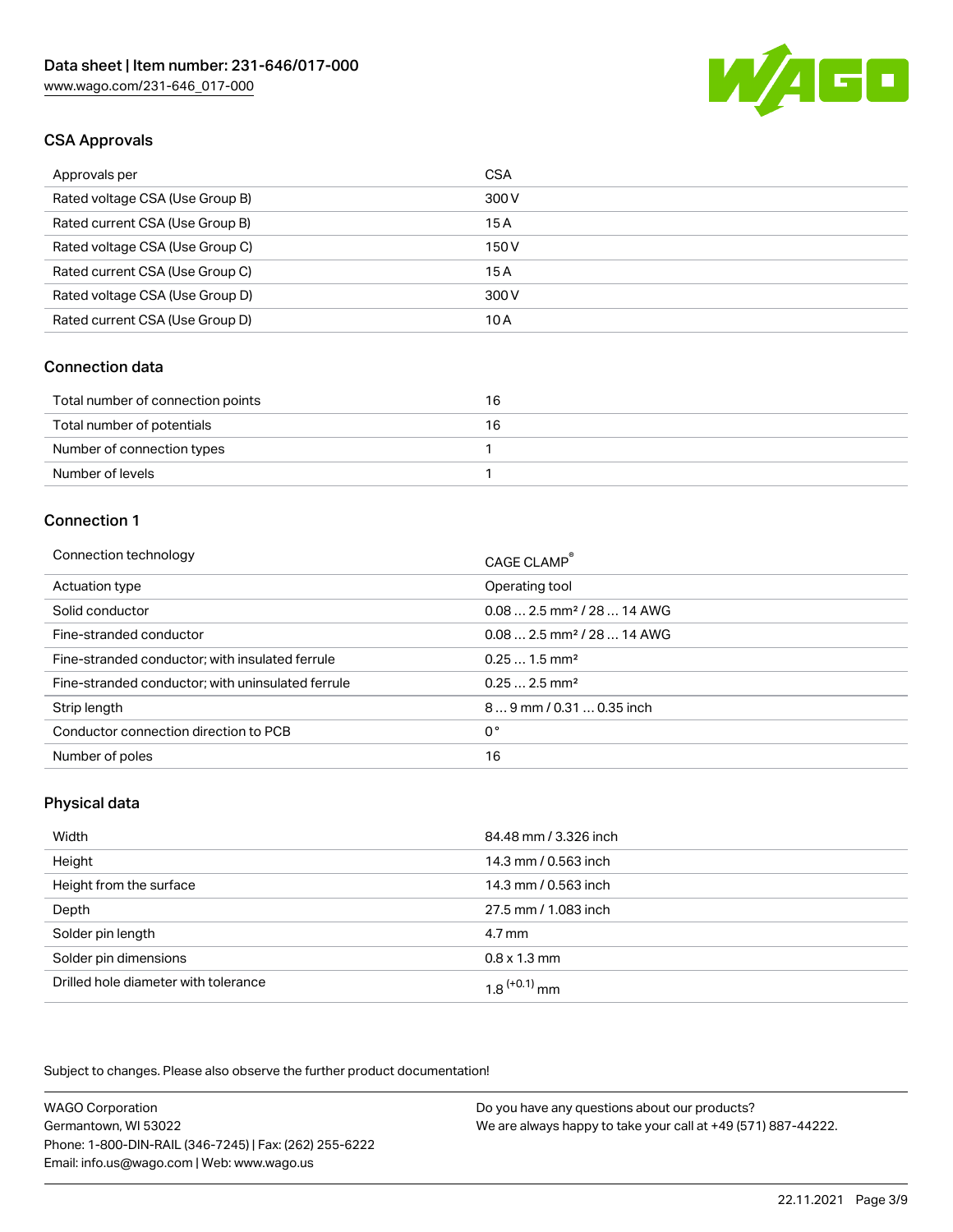

### Mechanical data

| Mounting type | Mounting flange       |
|---------------|-----------------------|
| Mounting type | Feed-through mounting |
|               | Panel mounting        |

### PCB contact

| <b>PCB Contact</b>                  | <b>THT</b>                               |
|-------------------------------------|------------------------------------------|
| Solder pin arrangement              | over the entire terminal strip (in-line) |
| Number of solder pins per potential |                                          |

#### Material data

| Color                       | orange                                |
|-----------------------------|---------------------------------------|
| Material group              |                                       |
| Insulation material         | Polyamide (PA66)                      |
| Flammability class per UL94 | V <sub>0</sub>                        |
| Clamping spring material    | Chrome nickel spring steel (CrNi)     |
| Contact material            | Electrolytic copper $(E_{\text{Cl}})$ |
| Contact plating             | tin-plated                            |
| Fire load                   | 0.336 MJ                              |
| Weight                      | 22.2 g                                |

#### Environmental requirements

| Limit temperature range | +105 $^{\circ}$ C<br>-60 … |  |
|-------------------------|----------------------------|--|
|-------------------------|----------------------------|--|

### Commercial data

| Product Group         | 3 (Multi Conn. System) |
|-----------------------|------------------------|
| PU (SPU)              | 25 Stück               |
| Packaging type        | box                    |
| Country of origin     | DE                     |
| <b>GTIN</b>           | 4044918283380          |
| Customs tariff number | 85366990990            |

# Approvals / Certificates

Country specific Approvals

**Certificate** 

Subject to changes. Please also observe the further product documentation!

WAGO Corporation Germantown, WI 53022 Phone: 1-800-DIN-RAIL (346-7245) | Fax: (262) 255-6222 Email: info.us@wago.com | Web: www.wago.us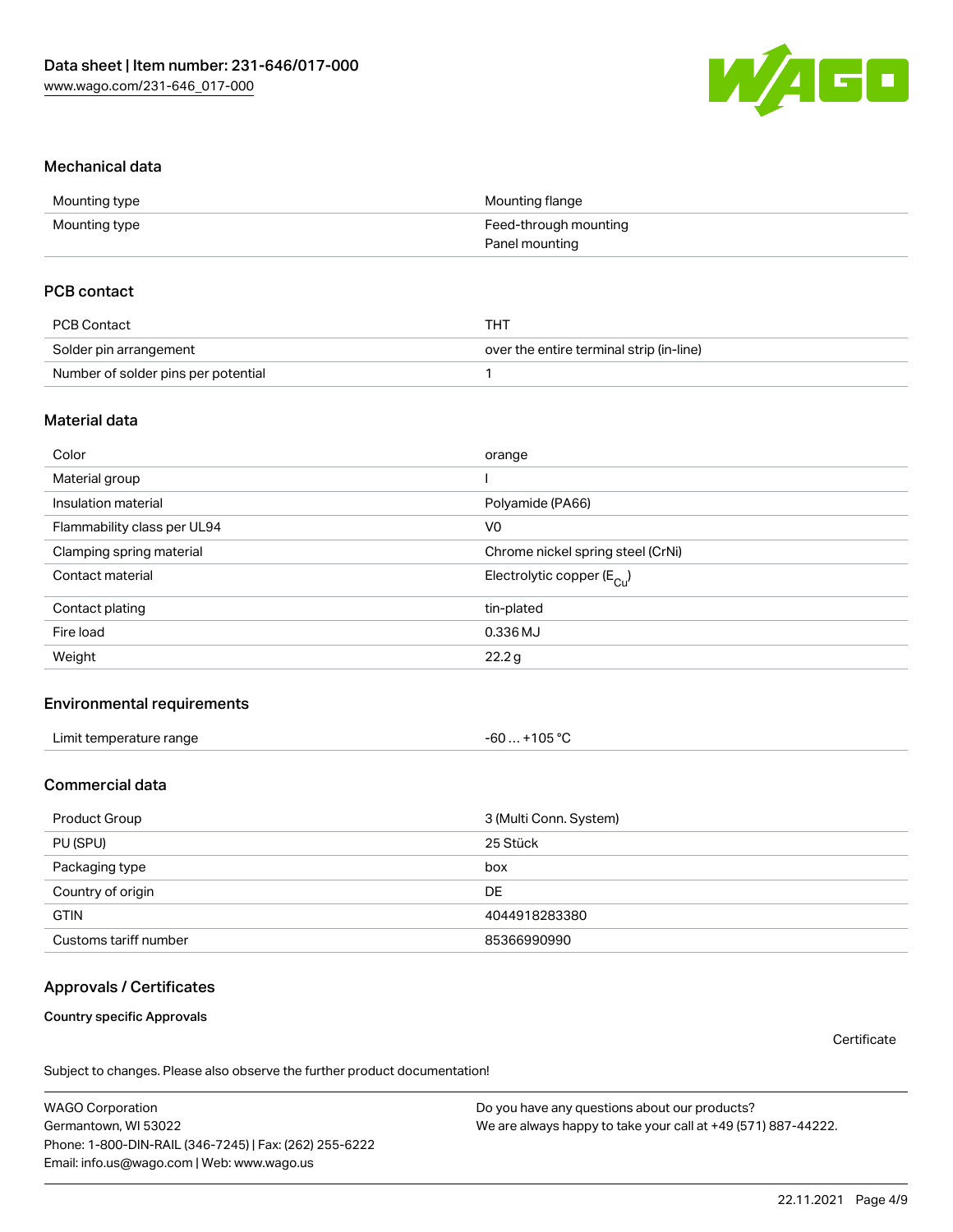[www.wago.com/231-646\\_017-000](http://www.wago.com/231-646_017-000)



| Logo | Approval                               | <b>Additional Approval Text</b> | name    |
|------|----------------------------------------|---------------------------------|---------|
| Ж    | <b>CSA</b><br>DEKRA Certification B.V. | C <sub>22.2</sub>               | 1466354 |

### Ship Approvals

| Logo          | Approval            | <b>Additional Approval Text</b> | Certificate<br>name |
|---------------|---------------------|---------------------------------|---------------------|
| 0             | BV                  | IEC 60998                       | 11915/D0            |
| <b>BUREAU</b> | Bureau Veritas S.A. |                                 | BV                  |

#### UL-Approvals

|                                                           |                                |                                 | Certificate |
|-----------------------------------------------------------|--------------------------------|---------------------------------|-------------|
| Logo                                                      | Approval                       | <b>Additional Approval Text</b> | name        |
|                                                           | <b>UR</b>                      | <b>UL 1059</b>                  | E45172      |
| o<br>$\overline{\phantom{a}}$<br>$\overline{\phantom{a}}$ | Underwriters Laboratories Inc. |                                 |             |

# Optional accessories

## Ferrules

| Ferrule |                                                                                                                        |                      |
|---------|------------------------------------------------------------------------------------------------------------------------|----------------------|
|         | Item no.: 216-101<br>Ferrule; Sleeve for 0.5 mm <sup>2</sup> / AWG 22; uninsulated; electro-tin plated; silver-colored | www.wago.com/216-101 |
|         |                                                                                                                        |                      |
|         | Item no.: 216-104                                                                                                      | www.wago.com/216-104 |
|         | Ferrule; Sleeve for 1.5 mm <sup>2</sup> / AWG 16; uninsulated; electro-tin plated; silver-colored                      |                      |
|         | Item no.: 216-106                                                                                                      |                      |
|         | Ferrule; Sleeve for 2.5 mm <sup>2</sup> / AWG 14; uninsulated; electro-tin plated; silver-colored                      | www.wago.com/216-106 |
|         | Item no.: 216-102                                                                                                      |                      |
|         | Ferrule; Sleeve for 0.75 mm <sup>2</sup> / AWG 20; uninsulated; electro-tin plated; silver-colored                     | www.wago.com/216-102 |
|         | Item no.: 216-103                                                                                                      |                      |
|         | Ferrule; Sleeve for 1 mm <sup>2</sup> / AWG 18; uninsulated; electro-tin plated                                        | www.wago.com/216-103 |
|         | Item no.: 216-123                                                                                                      |                      |
|         | Ferrule; Sleeve for 1 mm <sup>2</sup> / AWG 18; uninsulated; electro-tin plated; silver-colored                        | www.wago.com/216-123 |
|         | Item no.: 216-122                                                                                                      |                      |
|         | Ferrule; Sleeve for 0.75 mm <sup>2</sup> / AWG 20; uninsulated; electro-tin plated; silver-colored                     | www.wago.com/216-122 |
|         |                                                                                                                        |                      |

#### $\mathbbm{I}$

Subject to changes. Please also observe the further product documentation!

| <b>WAGO Corporation</b>                                | Do you have any questions about our products?                 |
|--------------------------------------------------------|---------------------------------------------------------------|
| Germantown, WI 53022                                   | We are always happy to take your call at +49 (571) 887-44222. |
| Phone: 1-800-DIN-RAIL (346-7245)   Fax: (262) 255-6222 |                                                               |
| Email: info.us@wago.com   Web: www.wago.us             |                                                               |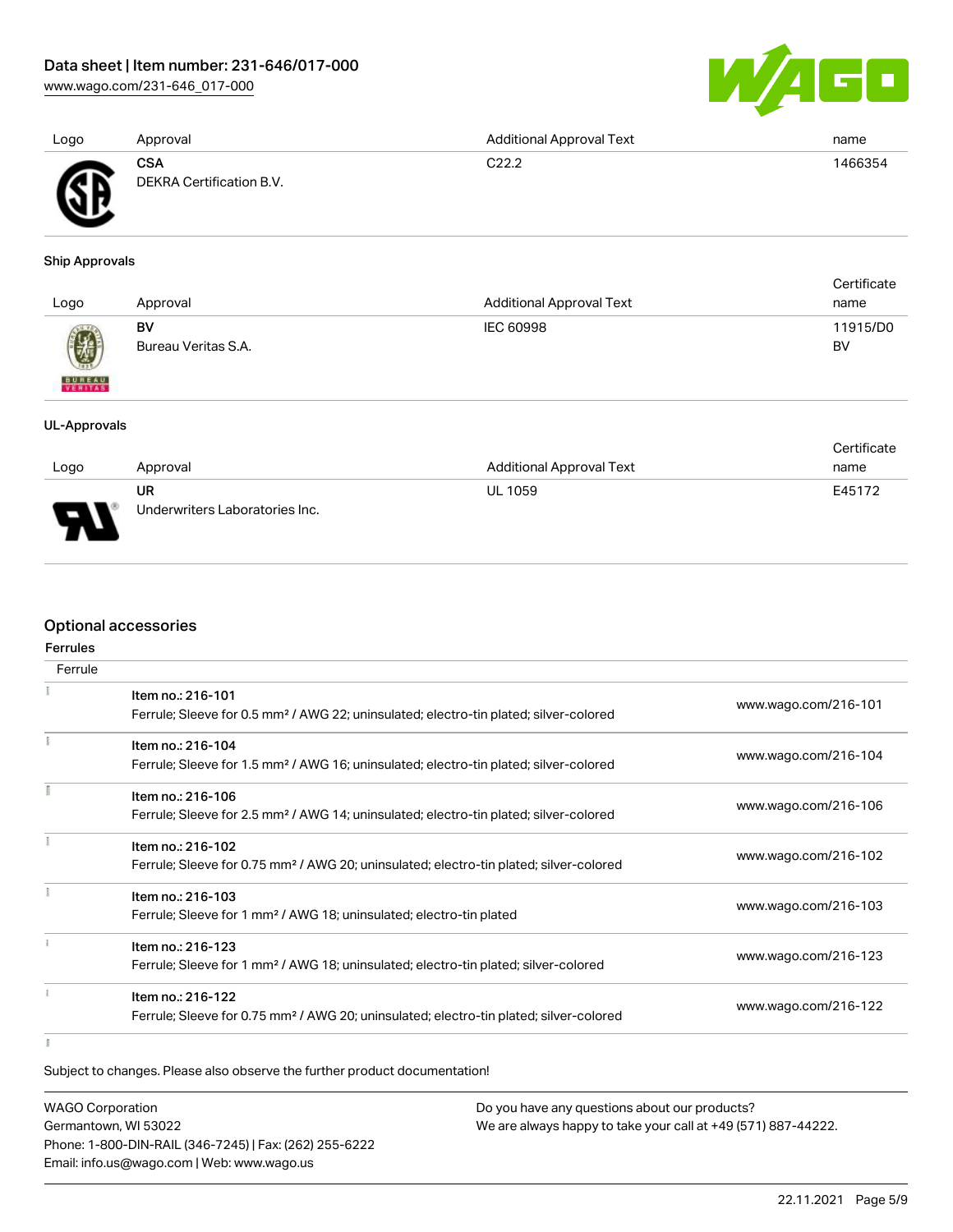# Data sheet | Item number: 231-646/017-000

[www.wago.com/231-646\\_017-000](http://www.wago.com/231-646_017-000)



| Item no.: 216-124<br>Ferrule; Sleeve for 1.5 mm <sup>2</sup> / AWG 16; uninsulated; electro-tin plated                                                                                            | www.wago.com/216-124 |
|---------------------------------------------------------------------------------------------------------------------------------------------------------------------------------------------------|----------------------|
| Item no.: 216-142<br>Ferrule; Sleeve for 0.75 mm <sup>2</sup> / 18 AWG; uninsulated; electro-tin plated; electrolytic copper; gastight<br>crimped; acc. to DIN 46228, Part 1/08.92                | www.wago.com/216-142 |
| Item no.: 216-132<br>Ferrule; Sleeve for 0.34 mm <sup>2</sup> / AWG 24; uninsulated; electro-tin plated                                                                                           | www.wago.com/216-132 |
| Item no.: 216-121<br>Ferrule; Sleeve for 0.5 mm <sup>2</sup> / AWG 22; uninsulated; electro-tin plated; silver-colored                                                                            | www.wago.com/216-121 |
| Item no.: 216-143<br>Ferrule; Sleeve for 1 mm <sup>2</sup> / AWG 18; uninsulated; electro-tin plated; electrolytic copper; gastight<br>crimped; acc. to DIN 46228, Part 1/08.92                   | www.wago.com/216-143 |
| Item no.: 216-131<br>Ferrule; Sleeve for 0.25 mm <sup>2</sup> / AWG 24; uninsulated; electro-tin plated; silver-colored                                                                           | www.wago.com/216-131 |
| Item no.: 216-141<br>Ferrule; Sleeve for 0.5 mm <sup>2</sup> / 20 AWG; uninsulated; electro-tin plated; electrolytic copper; gastight<br>crimped; acc. to DIN 46228, Part 1/08.92                 | www.wago.com/216-141 |
| Item no.: 216-152<br>Ferrule; Sleeve for 0.34 mm <sup>2</sup> / AWG 24; uninsulated; electro-tin plated                                                                                           | www.wago.com/216-152 |
| Item no.: 216-203<br>Ferrule; Sleeve for 1 mm <sup>2</sup> / AWG 18; insulated; electro-tin plated; red                                                                                           | www.wago.com/216-203 |
| Item no.: 216-202<br>Ferrule; Sleeve for 0.75 mm <sup>2</sup> / 18 AWG; insulated; electro-tin plated; gray                                                                                       | www.wago.com/216-202 |
| Item no.: 216-151<br>Ferrule; Sleeve for 0.25 mm <sup>2</sup> / AWG 24; uninsulated; electro-tin plated                                                                                           | www.wago.com/216-151 |
| Item no.: 216-204<br>Ferrule; Sleeve for 1.5 mm <sup>2</sup> / AWG 16; insulated; electro-tin plated; black                                                                                       | www.wago.com/216-204 |
| Item no.: 216-144<br>Ferrule; Sleeve for 1.5 mm <sup>2</sup> / AWG 16; uninsulated; electro-tin plated; electrolytic copper; gastight<br>crimped; acc. to DIN 46228, Part 1/08.92; silver-colored | www.wago.com/216-144 |
| Item no.: 216-201<br>Ferrule; Sleeve for 0.5 mm <sup>2</sup> / 20 AWG; insulated; electro-tin plated; white                                                                                       | www.wago.com/216-201 |
| Item no.: 216-223<br>Ferrule; Sleeve for 1 mm <sup>2</sup> / AWG 18; insulated; electro-tin plated; red                                                                                           | www.wago.com/216-223 |
| Item no.: 216-241<br>Ferrule; Sleeve for 0.5 mm <sup>2</sup> / 20 AWG; insulated; electro-tin plated; electrolytic copper; gastight<br>crimped; acc. to DIN 46228, Part 4/09.90; white            | www.wago.com/216-241 |
| Item no.: 216-242<br>Ferrule; Sleeve for 0.75 mm <sup>2</sup> / 18 AWG; insulated; electro-tin plated; electrolytic copper; gastight<br>crimped; acc. to DIN 46228, Part 4/09.90; gray            | www.wago.com/216-242 |
| Item no.: 216-222                                                                                                                                                                                 |                      |

Subject to changes. Please also observe the further product documentation!

WAGO Corporation Germantown, WI 53022 Phone: 1-800-DIN-RAIL (346-7245) | Fax: (262) 255-6222 Email: info.us@wago.com | Web: www.wago.us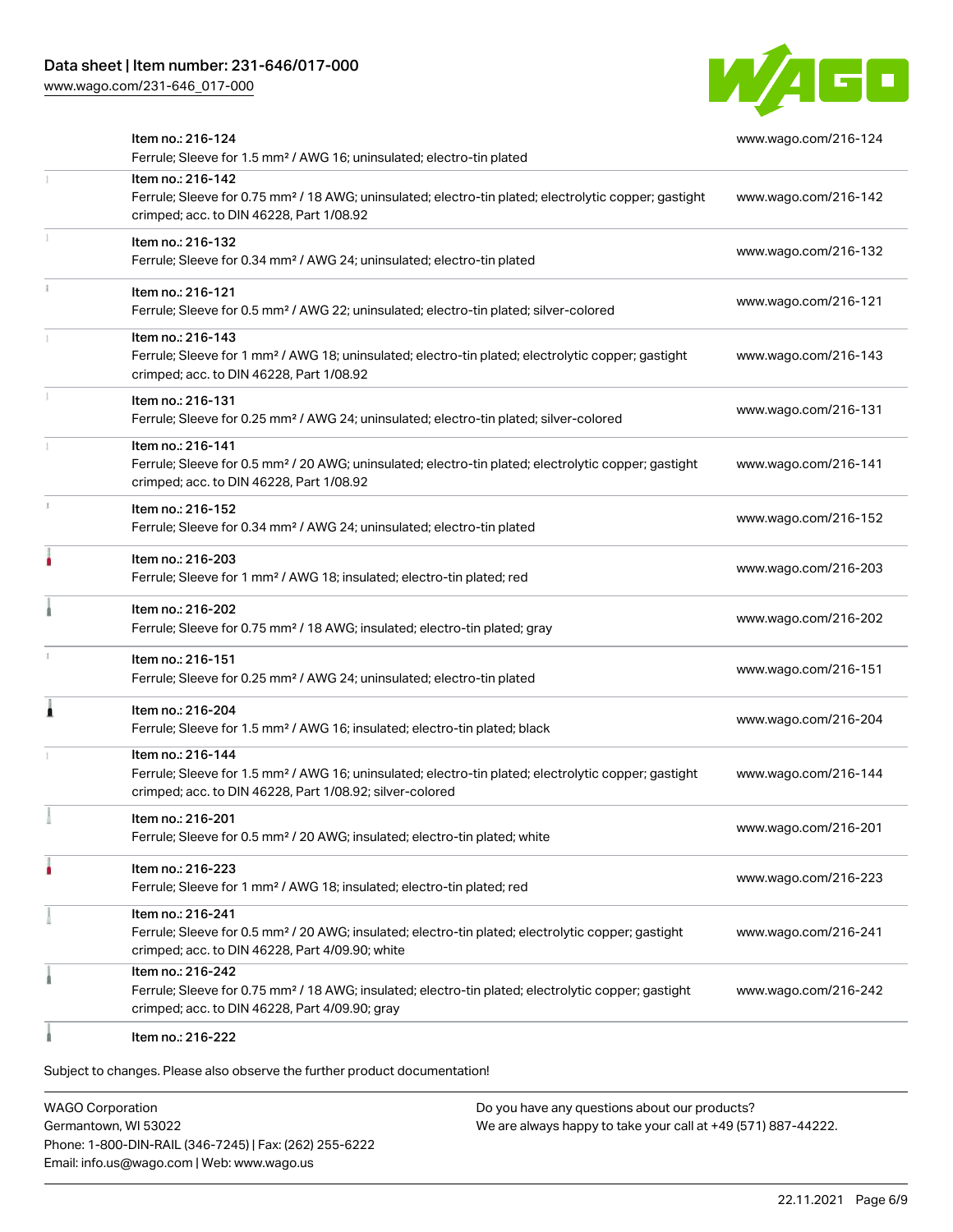Phone: 1-800-DIN-RAIL (346-7245) | Fax: (262) 255-6222

Email: info.us@wago.com | Web: www.wago.us



Ferrule; Sleeve for 0.75 mm<sup>2</sup> / 18 AWG; insulated; electro-tin plated; gray [www.wago.com/216-222](http://www.wago.com/216-222)

|                                                 | Item no.: 216-221<br>Ferrule; Sleeve for 0.5 mm <sup>2</sup> / 20 AWG; insulated; electro-tin plated; white                                                                                             |                                                                                                                | www.wago.com/216-221 |
|-------------------------------------------------|---------------------------------------------------------------------------------------------------------------------------------------------------------------------------------------------------------|----------------------------------------------------------------------------------------------------------------|----------------------|
| Â                                               | Item no.: 216-224<br>Ferrule; Sleeve for 1.5 mm <sup>2</sup> / AWG 16; insulated; electro-tin plated; black                                                                                             |                                                                                                                | www.wago.com/216-224 |
|                                                 | Item no.: 216-243<br>Ferrule; Sleeve for 1 mm <sup>2</sup> / AWG 18; insulated; electro-tin plated; electrolytic copper; gastight crimped; www.wago.com/216-243<br>acc. to DIN 46228, Part 4/09.90; red |                                                                                                                |                      |
| Â                                               | Item no.: 216-244<br>Ferrule; Sleeve for 1.5 mm <sup>2</sup> / AWG 16; insulated; electro-tin plated; electrolytic copper; gastight<br>crimped; acc. to DIN 46228, Part 4/09.90; black                  |                                                                                                                | www.wago.com/216-244 |
|                                                 | Item no.: 216-263<br>Ferrule; Sleeve for 1 mm <sup>2</sup> / AWG 18; insulated; electro-tin plated; electrolytic copper; gastight crimped; www.wago.com/216-263<br>acc. to DIN 46228, Part 4/09.90; red |                                                                                                                |                      |
| 1                                               | Item no.: 216-264<br>Ferrule; Sleeve for 1.5 mm <sup>2</sup> / AWG 16; insulated; electro-tin plated; electrolytic copper; gastight<br>crimped; acc. to DIN 46228, Part 4/09.90; black                  |                                                                                                                | www.wago.com/216-264 |
| Â                                               | Item no.: 216-284<br>Ferrule; Sleeve for 1.5 mm <sup>2</sup> / AWG 16; insulated; electro-tin plated; electrolytic copper; gastight<br>crimped; acc. to DIN 46228, Part 4/09.90; black                  |                                                                                                                | www.wago.com/216-284 |
|                                                 | Item no.: 216-262<br>Ferrule; Sleeve for 0.75 mm <sup>2</sup> / 18 AWG; insulated; electro-tin plated; electrolytic copper; gastight<br>crimped; acc. to DIN 46228, Part 4/09.90; gray                  |                                                                                                                | www.wago.com/216-262 |
|                                                 | Item no.: 216-301<br>Ferrule; Sleeve for 0.25 mm <sup>2</sup> / AWG 24; insulated; electro-tin plated; yellow                                                                                           |                                                                                                                | www.wago.com/216-301 |
|                                                 | Item no.: 216-321<br>Ferrule; Sleeve for 0.25 mm <sup>2</sup> / AWG 24; insulated; electro-tin plated; yellow                                                                                           |                                                                                                                | www.wago.com/216-321 |
|                                                 | Item no.: 216-322<br>Ferrule; Sleeve for 0.34 mm <sup>2</sup> / 22 AWG; insulated; electro-tin plated; green                                                                                            |                                                                                                                | www.wago.com/216-322 |
| ı                                               | Item no.: 216-302<br>Ferrule; Sleeve for 0.34 mm <sup>2</sup> / 22 AWG; insulated; electro-tin plated; light turquoise                                                                                  |                                                                                                                | www.wago.com/216-302 |
| Mounting                                        |                                                                                                                                                                                                         |                                                                                                                |                      |
| Mounting accessories                            |                                                                                                                                                                                                         |                                                                                                                |                      |
|                                                 | Item no.: 209-147<br>Self-tapping screw                                                                                                                                                                 |                                                                                                                | www.wago.com/209-147 |
|                                                 | Item no.: 231-194<br>Self-tapping screw; B 2.2x13, fixing hole 1.8 mm Ø                                                                                                                                 |                                                                                                                | www.wago.com/231-194 |
|                                                 | Item no.: 231-195<br>Screw with nut; M2x12; for fixing element                                                                                                                                          |                                                                                                                | www.wago.com/231-195 |
| <b>Tools</b>                                    |                                                                                                                                                                                                         |                                                                                                                |                      |
| Operating tool                                  |                                                                                                                                                                                                         |                                                                                                                |                      |
|                                                 | Subject to changes. Please also observe the further product documentation!                                                                                                                              |                                                                                                                |                      |
| <b>WAGO Corporation</b><br>Germantown, WI 53022 |                                                                                                                                                                                                         | Do you have any questions about our products?<br>We are always happy to take your call at +49 (571) 887-44222. |                      |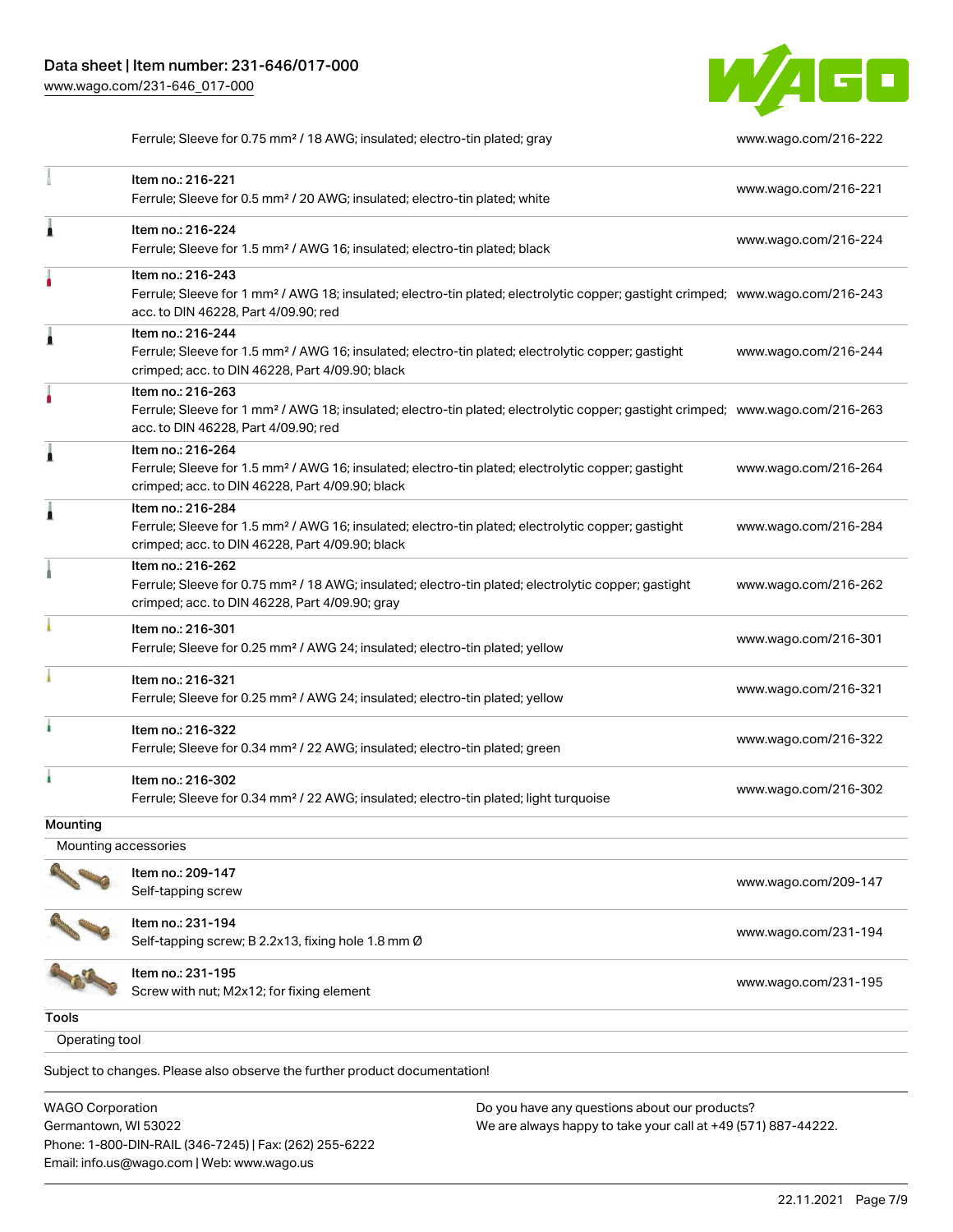[www.wago.com/231-646\\_017-000](http://www.wago.com/231-646_017-000)



| Item no.: 210-657                                                                                      |                                  |
|--------------------------------------------------------------------------------------------------------|----------------------------------|
| Operating tool; Blade: 3.5 x 0.5 mm; with a partially insulated shaft; short; multicoloured            | www.wago.com/210-657             |
| Item no.: 210-720                                                                                      |                                  |
| Operating tool; Blade: 3.5 x 0.5 mm; with a partially insulated shaft; multicoloured                   | www.wago.com/210-720             |
| Marking accessories                                                                                    |                                  |
| Marking strip                                                                                          |                                  |
| Item no.: 210-332/508-202                                                                              |                                  |
| Marking strips; as a DIN A4 sheet; MARKED; 1-16 (160x); Height of marker strip: 3 mm; Strip length 182 | www.wago.com/210-332<br>/508-202 |
| mm; Horizontal marking; Self-adhesive; white                                                           |                                  |
| Item no.: 210-332/508-204                                                                              | www.wago.com/210-332             |
| Marking strips; as a DIN A4 sheet; MARKED; 17-32 (160x); Height of marker strip: 3 mm; Strip length    | /508-204                         |
| 182 mm; Horizontal marking; Self-adhesive; white                                                       |                                  |
| Item no.: 210-332/508-206                                                                              |                                  |
| Marking strips; as a DIN A4 sheet; MARKED; 33-48 (160x); Height of marker strip: 3 mm; Strip length    | www.wago.com/210-332<br>/508-206 |
| 182 mm; Horizontal marking; Self-adhesive; white                                                       |                                  |
| Item no.: 210-332/508-205                                                                              |                                  |
| Marking strips; as a DIN A4 sheet; MARKED; 1-32 (80x); Height of marker strip: 3 mm; Strip length 182  | www.wago.com/210-332<br>/508-205 |
| mm; Horizontal marking; Self-adhesive; white                                                           |                                  |
|                                                                                                        |                                  |

# Downloads **Documentation**

| <b>Additional Information</b> |            |        |          |
|-------------------------------|------------|--------|----------|
| Technical explanations        | 2019 Apr 3 | pdf    | Download |
|                               |            | 2.0 MB |          |

## Installation Notes



Feedthrough PCB terminal strips – frontentry conductor termination

Subject to changes. Please also observe the further product documentation!

WAGO Corporation Germantown, WI 53022 Phone: 1-800-DIN-RAIL (346-7245) | Fax: (262) 255-6222 Email: info.us@wago.com | Web: www.wago.us